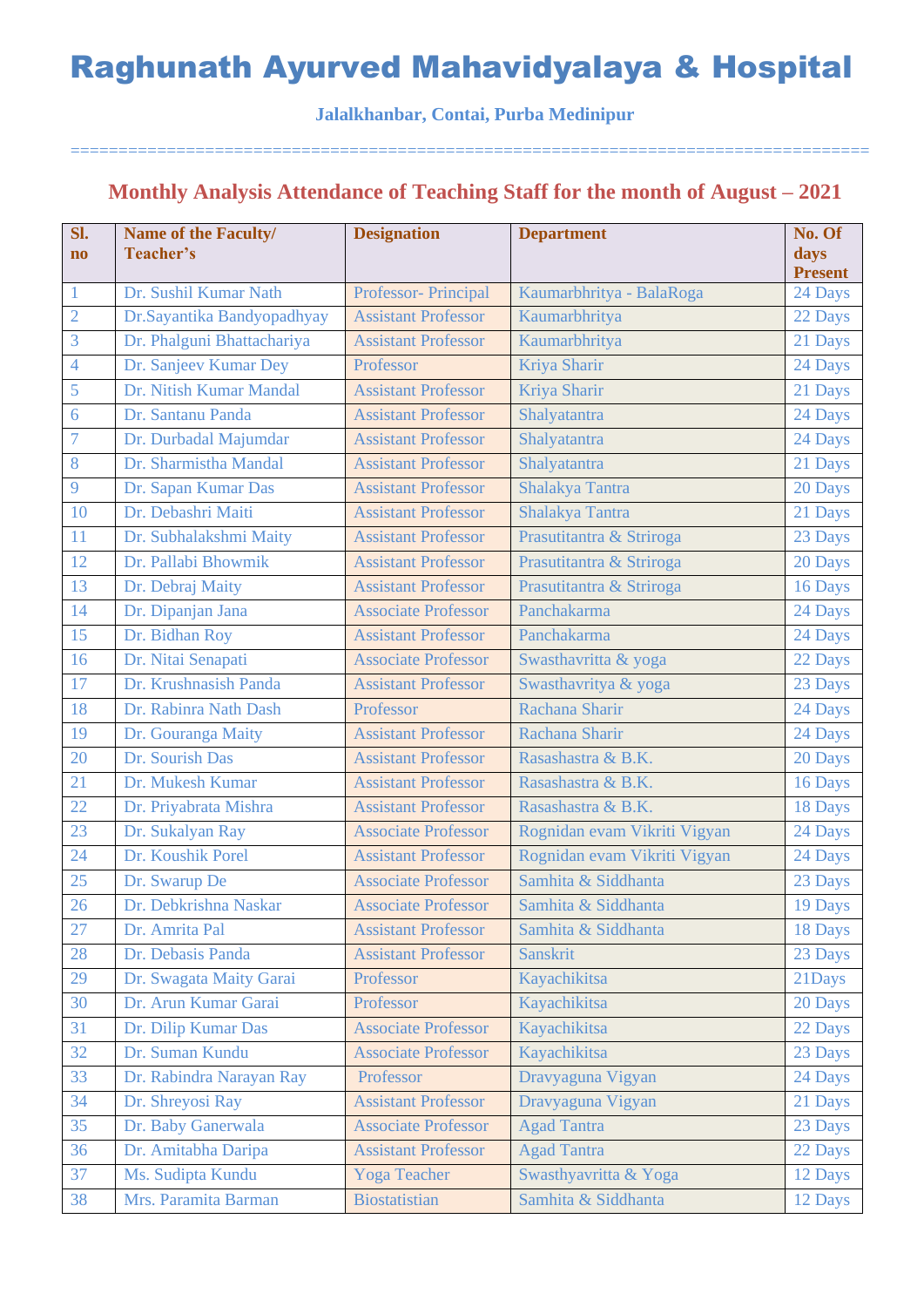### **Jalalkhanbar, Contai, Purba Medinipur**

| Sl.                    | <b>Name of the College Staff</b> | <b>Designation</b>                | <b>Department</b>    | No. Of         |
|------------------------|----------------------------------|-----------------------------------|----------------------|----------------|
| $\mathbf{n}\mathbf{o}$ |                                  |                                   |                      | days           |
|                        |                                  |                                   |                      | <b>Present</b> |
|                        | Mr. Swasti Sundar Jana           | Librarian                         | <b>College Staff</b> | 23 Days        |
| $\overline{2}$         | Mr. Bijan Jana                   | <b>Assistant Librarian</b>        | <b>College Staff</b> | 24 Days        |
| $\overline{3}$         | Ms. Shrabana Bera                | <b>Library Attendant</b>          | <b>College Staff</b> | 22 Days        |
| $\overline{4}$         | Mr. Chandan Kumar Maiti          | Staff for Admin. & Acct. Services | <b>College Staff</b> | 24 Days        |
| 5                      | Mr. Krishna Rana                 | Staff for Admin. & Acct. Services | <b>College Staff</b> | 24 Days        |
| $\overline{6}$         | Mr. Shankar Prasad Barman        | Staff for Admin. & Acct. Services | <b>College Staff</b> | 24 Days        |
| $\overline{7}$         | Ms. Sritama Sinha                | Staff for Admin. & Acct. Services | <b>College Staff</b> | 24 Days        |
| 8                      | Mr. Sumit Bera                   | Staff for Admin. & Acct. Services | <b>College Staff</b> | 20 Days        |
| 9                      | Mr. Pulak Pradhan                | <b>Laboratory Technician</b>      | <b>College Staff</b> | 23 Days        |
| 10                     | Mr. Raju Panigrahi               | <b>Laboratory Technician</b>      | <b>College Staff</b> | 21 Days        |
| 11                     | Mr. Sandip Giri                  | <b>Laboratory Technician</b>      | <b>College Staff</b> | 22 Days        |
| 12                     | Mr. Dilip Manna                  | <b>Laboratory Technician</b>      | <b>College Staff</b> | 19 Days        |
| 13                     | Mr. Pijush Kanti Shee            | <b>Laboratory Technician</b>      | <b>College Staff</b> | 18 Days        |
| 14                     | Mr. Debbrata Dinda               | <b>Laboratory Assistant</b>       | <b>College Staff</b> | 20 Days        |
| 15                     | Mrs. Suparna Pradhan             | <b>Laboratory Assistant</b>       | <b>College Staff</b> | 19 Days        |
| 16                     | Mr. Amitava Das                  | <b>Laboratory Assistant</b>       | <b>College Staff</b> | 20 Days        |
| 17                     | Mr. Bikash Das                   | <b>Laboratory Assistant</b>       | <b>College Staff</b> | 18 Days        |
| 18                     | Mr. Sukhendu Maity               | <b>Laboratory Assistant</b>       | <b>College Staff</b> | 19 Days        |
| 19                     | Mr. Joydeb Jana                  | <b>Laboratory Assistant</b>       | <b>College Staff</b> | 18 Days        |
| 20                     | Mr. Sutanu Hujjat                | <b>Museum Keeper</b>              | <b>College Staff</b> | 24 Days        |
| 21                     | Mr. Swapan Bhunia                | <b>Museum Keeper</b>              | <b>College Staff</b> | 24 Days        |
| 22                     | Mr. Dipankar Sasmal              | <b>Museum Keeper</b>              | <b>College Staff</b> | 18 Days        |
| 23                     | Mr. Gopal Chandra Pramanik       | <b>Museum Keeper</b>              | <b>College Staff</b> | 20 Days        |
| 24                     | Mrs Krishna Pradhan              | <b>Attendant</b>                  | <b>College Staff</b> | 18 Days        |
| 25                     | Mr. Soumendu Maity               | <b>Attendant</b>                  | <b>College Staff</b> | 17 Days        |
| 26                     | Mr. Debkumar Mishra              | <b>Attendant</b>                  | <b>College Staff</b> | 19 Days        |
| 27                     | Mrs. Tanaya Das Rana             | <b>Attendant</b>                  | <b>College Staff</b> | 18 Days        |
| 28                     | Mr. Sutirtha Das                 | <b>Attendant</b>                  | <b>College Staff</b> | 18 Days        |
| 29                     | Mrs. Sutapa Barik Maity          | <b>Attendant</b>                  | <b>College Staff</b> | 17 Days        |
| 30                     | Mrs. Siuli Metya                 | <b>Attendant</b>                  | <b>College Staff</b> | 23 Days        |
| 31                     | Mr. Manojit Ghosh                | Peon                              | <b>College Staff</b> | 20 Days        |
| 32                     | Mrs. Sikha Bera                  | Peon                              | <b>College Staff</b> | 18 Days        |
| 33                     | Mr Sanjoy Paria                  | Peon                              | <b>College Staff</b> | 17 Days        |
| 34                     | Mr. Tushar Kanti See             | Peon                              | <b>College Staff</b> | 19 Days        |
| 35                     | Mr. Amit Das                     | Peon                              | <b>College Staff</b> | 18 Days        |
| 36                     | Mr. Dibakar Maity                | Lifter                            | <b>College Staff</b> | 17 Days        |
| 37                     | Mr. Swapan Kumar Patra           | Gardener                          | <b>College Staff</b> | 24 Days        |
| 38                     | Mr. Uttam Maity                  | Multipurpose worker               | <b>College Staff</b> | 23 Days        |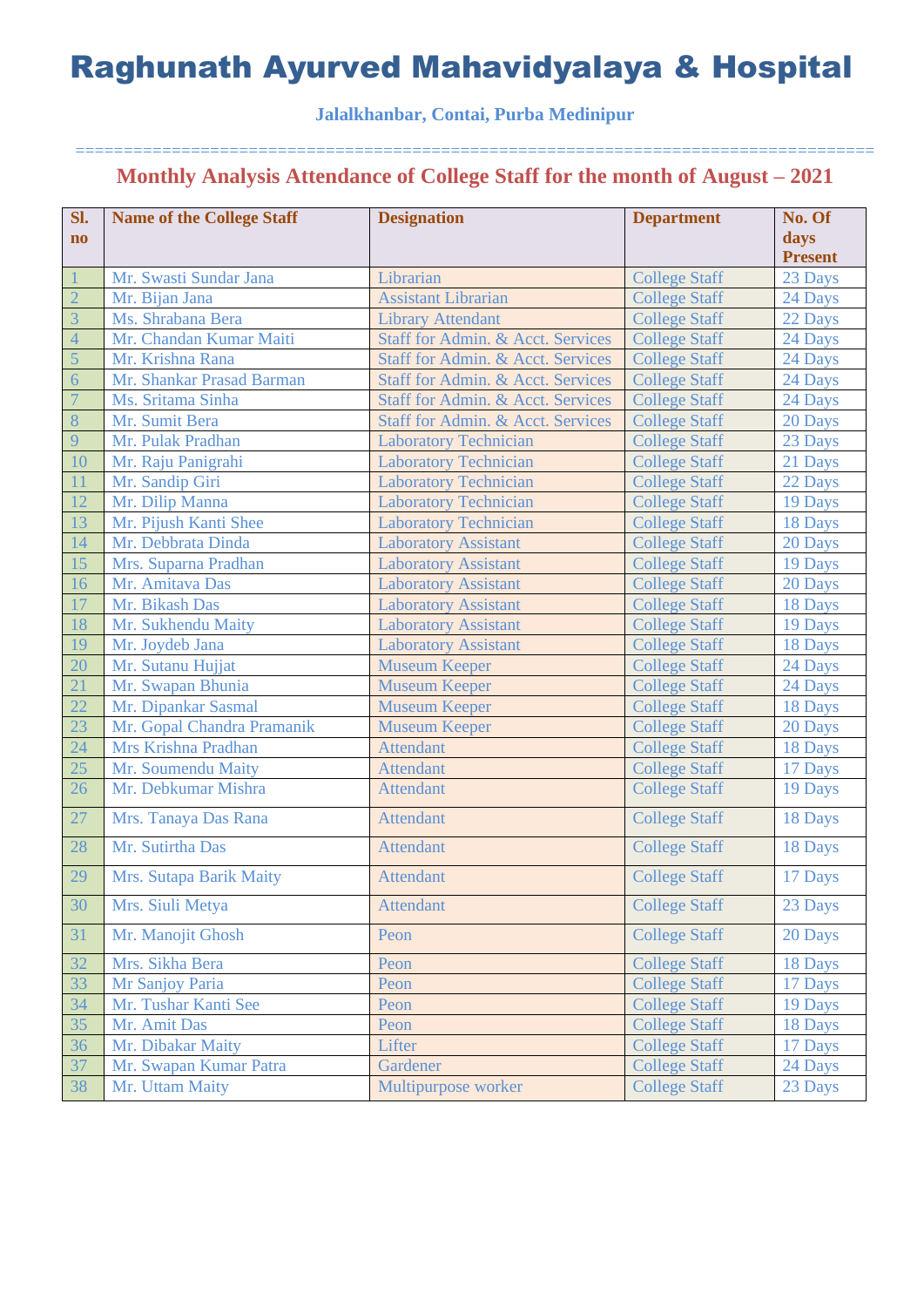### **Jalalkhanbar, Contai, Purba Medinipur**

| Sl.            | <b>Name of the College Staff</b> | <b>Designation</b>                                | <b>Department</b>     | No. Of         |
|----------------|----------------------------------|---------------------------------------------------|-----------------------|----------------|
| $\mathbf{no}$  |                                  |                                                   |                       | days           |
|                |                                  |                                                   |                       | <b>Present</b> |
| $\mathbf{1}$   | Prof.(Dr.) Sushil Kumar Nath     | <b>Hospital Superintendent</b>                    | <b>Hospital Staff</b> | 24 Days        |
| $\overline{2}$ | Dr. Asitananda Das               | <b>Deputy Medical Superintendent</b>              | <b>Hospital Staff</b> | 23 Days        |
| $\overline{3}$ | Mrs. Sulekha Bera                | <b>Matron</b>                                     | <b>Hospital Staff</b> | 24 Days        |
| $\overline{4}$ | Mrs. Chinmoye Maity              | <b>Assistant Matron</b>                           | <b>Hospital Staff</b> | 22 Days        |
| $\overline{5}$ | Mrs. Safali Jana Pradhan         | <b>Assistant Matron</b>                           | <b>Hospital Staff</b> | 18 Days        |
| 6              | Mrs. Anuradha Manna              | <b>Stuff Nurses</b>                               | <b>Hospital Staff</b> | 23 Days        |
| $\overline{7}$ | Ms. Nilam Khatun                 | <b>Stuff Nurses</b>                               | <b>Hospital Staff</b> | 24 Days        |
| 8              | Mrs. Snigdha Panigrahi           | <b>Stuff Nurses</b>                               | <b>Hospital Staff</b> | 24 days        |
| 9              | Mrs. Muslima Khatin              | <b>Stuff Nurses</b>                               | <b>Hospital Staff</b> | 23 Days        |
| 10             | Mrs. Mallika Jana Patra          | <b>Stuff Nurses</b>                               | <b>Hospital Staff</b> | 24 Days        |
| 11             | Mrs. Sandipa Jana Hujjat         | <b>Stuff Nurses</b>                               | <b>Hospital Staff</b> | 22 Days        |
| 12             | Mrs. Krishna Giri Manna          | <b>Stuff Nurses</b>                               | <b>Hospital Staff</b> | 22 Days        |
| 13             | Mrs. Sandhya Pradhan             | <b>Stuff Nurses</b>                               | <b>Hospital Staff</b> | 22 Days        |
| 14             | Mrs. Sumita Majhi Pramanik       | <b>Stuff Nurses</b>                               | <b>Hospital Staff</b> | 19 Days        |
| 15             | Mrs. Dipannita Mandal Jana       | <b>Stuff Nurses</b>                               | <b>Hospital Staff</b> | 23 Days        |
| 16             | Mrs. Sarmitha Jana               | <b>Stuff Nurses</b>                               | <b>Hospital Staff</b> | 24 Days        |
| 17             | Mrs. Sadhana Maity               | <b>Stuff Nurses</b>                               | <b>Hospital Staff</b> | 20 Days        |
| 18             | Mrs. Kanan Deb                   | <b>Stuff Nurses</b>                               | <b>Hospital Staff</b> | 18 Days        |
| 19             | Mr. Joydeb Manik                 | Ward Boy / Aya                                    | <b>Hospital Staff</b> | 18 Days        |
| 20             | Mr. Arup Payra                   | Ward Boy / Aya                                    | <b>Hospital Staff</b> | 20 Days        |
| 21             | Mr. Somnath Meikap               | Ward Boy / Aya                                    | <b>Hospital Staff</b> | 19 Days        |
| 22             | Mrs. Radha Rani Maity Panja      | Ward Boy / Aya                                    | <b>Hospital Staff</b> | 24 Days        |
| 23             | Mrs. Saptami Bera Pradhan        | Ward Boy / Aya                                    | <b>Hospital Staff</b> | 24 Days        |
| 24             | Mrs. Soumita Maity               | Ward Boy / Aya (Others)                           | <b>Hospital Staff</b> | 21 Days        |
| 25             | Mr. Bapi Das                     | Ward Boy / Aya (Others)                           | <b>Hospital Staff</b> | 24 Days        |
| 26             | Ms. Namita Rani Das              | Ward Boy / Aya (Others)                           | <b>Hospital Staff</b> | 20 Days        |
| 27             | Mrs. Sila Guchhait Jana          | Ward Boy / Aya                                    | <b>Hospital Staff</b> | 18 Days        |
| 28             | Mr. Chandan Das                  | Pharmacist                                        | <b>Hospital Staff</b> | 24 Days        |
| 29             | Mr. Kazi M M Mohiuddin Ahamed    | Pharmacist                                        | <b>Hospital Staff</b> | 20 Days        |
| 30             | Mrs. Madhuriya Naskar            | Pharmacist                                        | <b>Hospital Staff</b> | 18 Days        |
| 31             | Mr. Soumitra Das Mahapatra       | Pharmacist                                        | <b>Hospital Staff</b> | 18 Days        |
| 32             | Mrs. Sefali Shit                 | <b>Dresser</b>                                    | <b>Hospital Staff</b> | 20 Days        |
| 33             | Mr. Tapan Das                    | <b>Dresser</b>                                    | <b>Hospital Staff</b> | 19 Days        |
| 34             | Mr.Swapan Jana                   | <b>Store Keeper</b>                               | <b>Hospital Staff</b> | 24 Days        |
| 35             | Mr. Debansu Ghorai               | Office Staff (for Registration,<br>Record)        | <b>Hospital Staff</b> | 24 Days        |
| 36             | Mr. Arun Jana                    | <b>Office Staff (for Registration,</b><br>Record) | <b>Hospital Staff</b> | 21 Days        |
| 37             | Mr. Suman Maity                  | Office Staff (for Registration,<br>Record)        | <b>Hospital Staff</b> | 23 Days        |
| 38             | Mrs. Sima Dolai                  | <b>Office Staff (for Registration,</b><br>Record) | <b>Hospital Staff</b> | 22 Days        |
| 39             | Mr. Somnath Sasmal               | <b>Dark Room Attainder</b>                        | <b>Hospital Staff</b> | 18 Days        |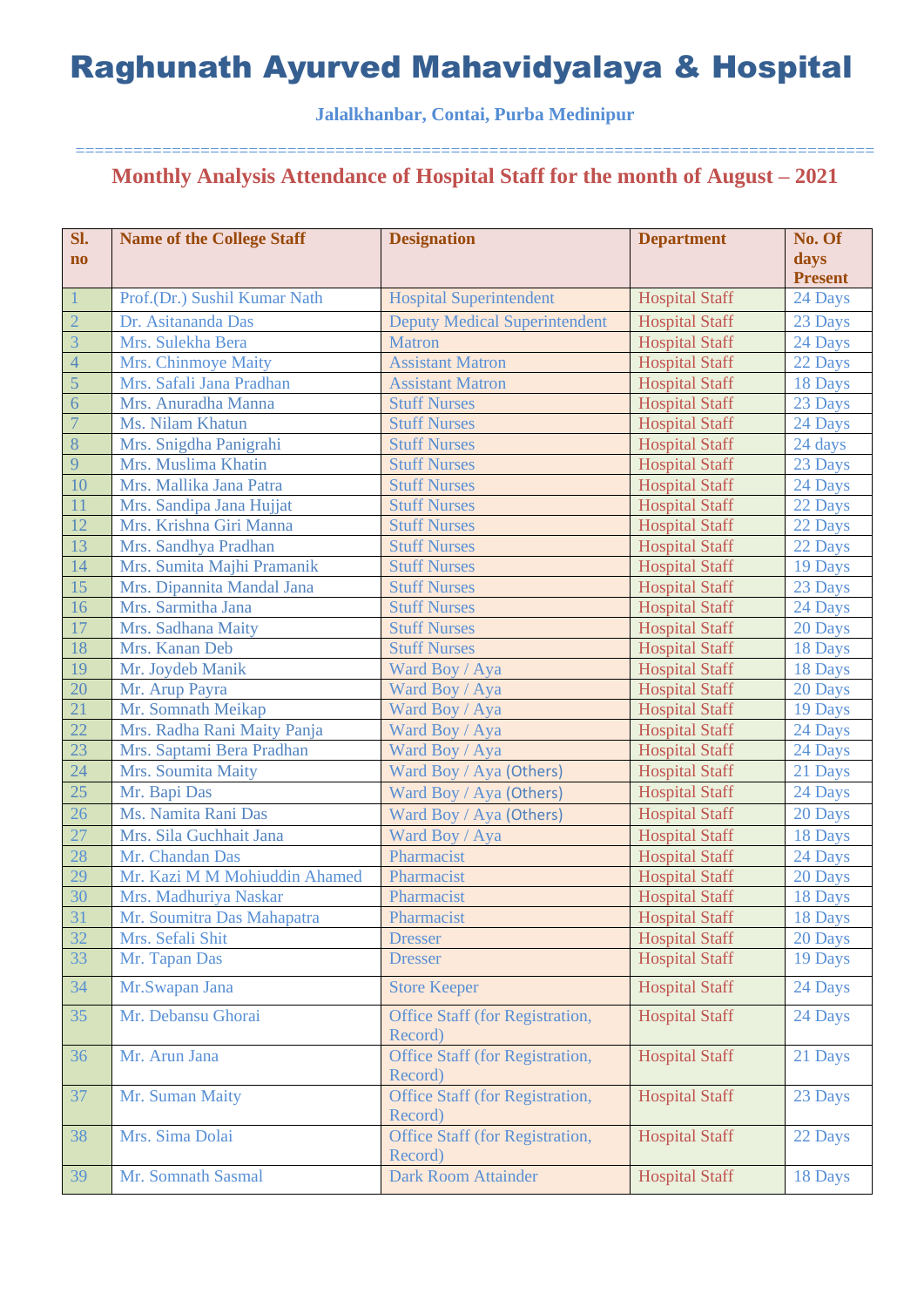### **Jalalkhanbar, Contai, Purba Medinipur**

| Sl.<br>$\bf{no}$ | <b>Name of the College Staff</b> | <b>Designation</b>                                                                                    | <b>Department</b>     | No. Of<br>days<br><b>Present</b> |
|------------------|----------------------------------|-------------------------------------------------------------------------------------------------------|-----------------------|----------------------------------|
| 40               | Mr. Satyabrata Nanda             | <b>Staff for Pancakarma Therapy</b><br>Section for OPD & IPD                                          | <b>Hospital Staff</b> | 24 Days                          |
| 41               | Mr. Prabir Kumar Jana            | <b>Staff for Pancakarma Therapy</b><br>Section for OPD & IPD                                          | <b>Hospital Staff</b> | 23 Days                          |
| 42               | Mrs. Durga Rana Jana             | <b>Staff for Pancakarma Therapy</b><br>Section for OPD & IPD                                          | <b>Hospital Staff</b> | 18 Days                          |
| 43               | Mrs. Madhusri Maity Shee         | <b>Staff for Pancakarma Therapy</b><br>Section for OPD & IPD                                          | <b>Hospital Staff</b> | 20 Days                          |
| 44               | Mr. Nityananda Maity             | <b>OT</b> Attainder                                                                                   | <b>Hospital Staff</b> | 19 Days                          |
| 45               | Mr. Koushik Jana                 | <b>OT</b> Attainder                                                                                   | <b>Hospital Staff</b> | 23 Days                          |
| 46               | Dr. Surajit Jana                 | <b>Emergency Medical Officer</b>                                                                      | <b>Hospital Staff</b> | 20 Days                          |
| 47               | Dr. Raghunath Das                | <b>Emergency Medical Officer</b>                                                                      | <b>Hospital Staff</b> | 16 Days                          |
| 48               | Dr. Pratap Chandra Ghorai        | <b>RMO &amp; RSMO</b>                                                                                 | <b>Hospital Staff</b> | 18 Days                          |
| 49               | Dr. Amrit Kumar Nanda            | <b>RMO &amp; RSMO</b>                                                                                 | <b>Hospital Staff</b> | 24 Days                          |
| 50               | Dr. Mukul Kumar Pahari           | <b>RMO &amp; RSMO</b>                                                                                 | <b>Hospital Staff</b> | 24 Days                          |
| 51               | Dr. Bibhuti Ranjan Ojha          | <b>RMO &amp; RSMO</b>                                                                                 | <b>Hospital Staff</b> | 23 Days                          |
| 52               | Dr. Arnab Bhattachariya          | <b>RMO &amp; RSMO</b>                                                                                 | <b>Hospital Staff</b> | 19 Days                          |
| 53               | Dr. Anulipi Pal                  | <b>RMO &amp; RSMO</b>                                                                                 | <b>Hospital Staff</b> | 18 Days                          |
| 54               | Dr. Lipika Maity                 | <b>RMO &amp; RSMO</b>                                                                                 | <b>Hospital Staff</b> | 23 Days                          |
| 55               | Dr. Suman Maity                  | <b>RMO &amp; RSMO</b>                                                                                 | <b>Hospital Staff</b> | 21Days                           |
| 56               | Dr. Bristilina Panda             | <b>RMO &amp; RSMO</b>                                                                                 | <b>Hospital Staff</b> | 20 Days                          |
| 57               | Dr. Mouli Acharya                | <b>RMO &amp; RSMO</b>                                                                                 | <b>Hospital Staff</b> | 22 Days                          |
| 58               | Dr. Surjani Gurai                | <b>RMO &amp; RSMO</b>                                                                                 | <b>Hospital Staff</b> | 23 Days                          |
| 59               | Dr. Sushil Kumar Nath            | <b>Consultants (Teachers Of Clinical</b><br>Departments including Swasthavritta<br>& Yoga Department) | <b>Hospital Staff</b> | 24 Days                          |
| 60               | Dr. Subhalakshi Maity            | Prosuti evum Stri Roga Specialist<br>(Teachers of Prosuti evum Stri Roga<br>Depertment)               | <b>Hospital Staff</b> | 23 Days                          |
| 61               | Dr. Debdhri Maiti                | <b>Consultants (Teachers Of Clinical</b><br>Departments including Swasthavritta<br>& Yoga Department) | <b>Hospital Staff</b> | 21 Days                          |
| 62               | Dr. Krushnasish Panda            | <b>Yoga Teacher or Expert (from</b><br>Swasthavritta & Yoga Department)                               | <b>Hospital Staff</b> | 23 Days                          |
| 63               | Dr.Sarmistha Mandal              | Shalya & Ksharsutra Therapy<br>Specialists (Teacher Of Shalya<br>Department)                          | <b>Hospital Staff</b> | 21 Days                          |
| 64               | Dr. Dilip Kumar Das              | <b>Consultants (Teachers Of Clinical</b><br>Departments including Swasthavritta<br>& Yoga Department) | <b>Hospital Staff</b> | 22 Days                          |
| 65               | Dr. Pallabi Bhowmik              | <b>Consultants (Teachers Of Clinical</b><br>Departments including Swasthavritta<br>& Yoga Department) | <b>Hospital Staff</b> | 20 Days                          |
| 66               | Dr. Sapan Kumar Das              | <b>Consultants (Teachers Of Clinical</b><br>Departments including Swasthavritta<br>& Yoga Department) | <b>Hospital Staff</b> | 20 Days                          |
| 67               | Dr. Durbadal Majumdar            | Shalya & Ksharsutra Therapy<br>Specialists (Teacher Of Shalya<br>Department)                          | <b>Hospital Staff</b> | 24 Days                          |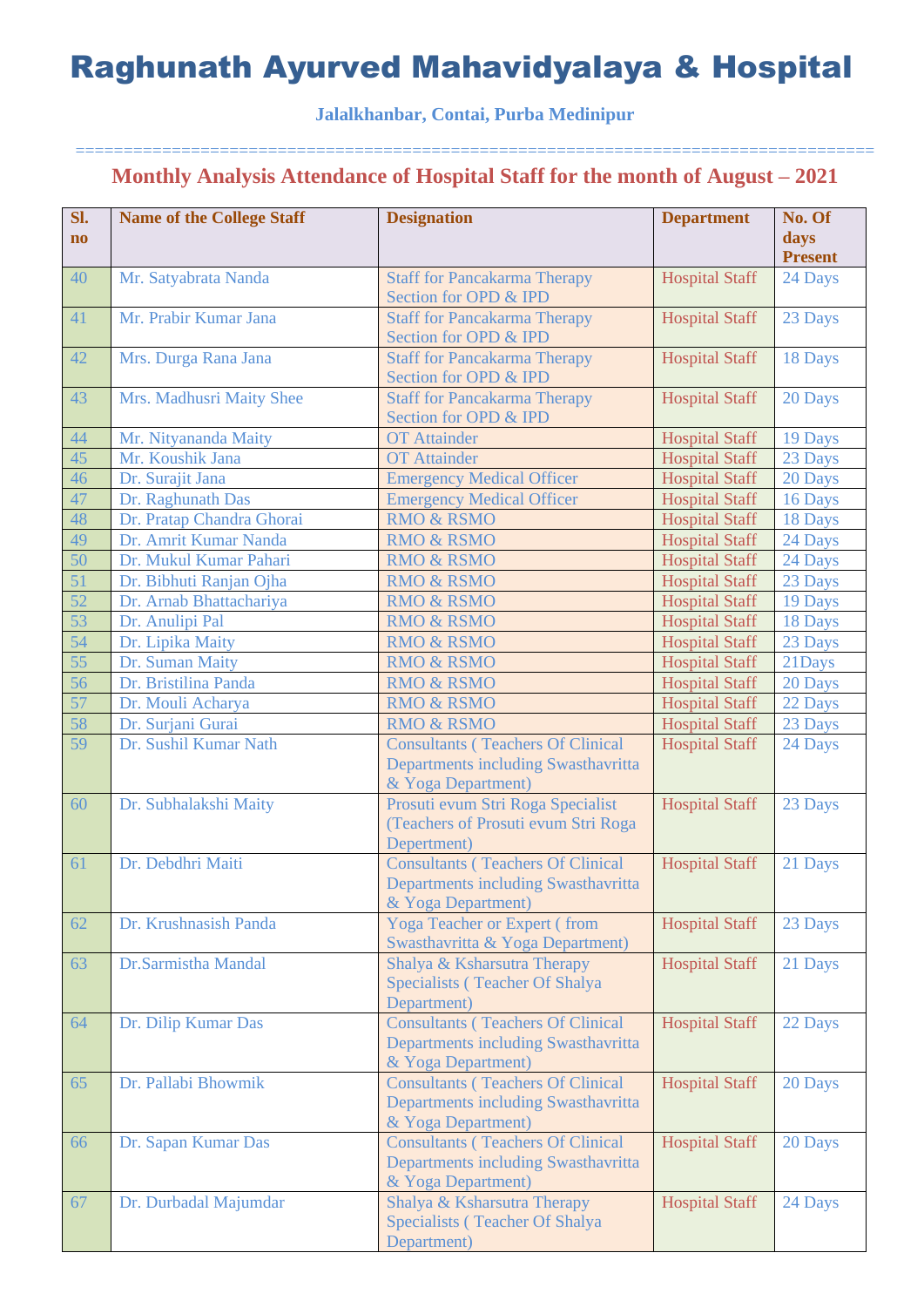### **Jalalkhanbar, Contai, Purba Medinipur**

| Sl.<br>$\mathbf{n}\mathbf{o}$ | <b>Name of the College Staff</b>            | <b>Designation</b>                                                                                    | <b>Department</b>                              | No. Of<br>days<br><b>Present</b> |
|-------------------------------|---------------------------------------------|-------------------------------------------------------------------------------------------------------|------------------------------------------------|----------------------------------|
| 68                            | Dr. Suman Kundu                             | <b>Consultants (Teachers Of Clinical</b><br>Departments including Swasthavritta<br>& Yoga Department) | <b>Hospital Staff</b>                          | 23 Days                          |
| 69                            | Dr. Swagata Maity Garai                     | <b>Consultants (Teachers Of Clinical</b><br>Departments including Swasthavritta<br>& Yoga Department) | <b>Hospital Staff</b>                          | 21 Days                          |
| 70                            | Dr. Nitai Senapati                          | <b>Consultants (Teachers Of Clinical</b><br>Departments including Swasthavritta<br>& Yoga Department) | <b>Hospital Staff</b>                          | 22 Days                          |
| 71                            | Dr. Santanu Panda                           | <b>Consultants (Teachers Of Clinical</b><br>Departments including Swasthavritta<br>& Yoga Department) | <b>Hospital Staff</b>                          | 24 Days                          |
| 72                            | Dr. Dipanjan Jana                           | <b>Consultants (Teachers Of Clinical</b><br>Departments including Swasthavritta<br>& Yoga Department) | <b>Hospital Staff</b>                          | 24 Days                          |
| 73                            | Dr. Bidhan Roy                              | Panchakarma Specialists (Teachers of<br>Panchakarma Teaching Department)                              | <b>Hospital Staff</b>                          | 24 Days                          |
| 74                            | Dr. Sayantika Bandyopadhyay                 | <b>Consultants (Teachers Of Clinical</b><br>Departments including Swasthavritta<br>& Yoga Department) | <b>Hospital Staff</b>                          | 22 Days                          |
| 75                            | Dr. Phalguni Bhattacharya                   | <b>Consultants (Teachers Of Clinical</b><br>Departments including Swasthavritta<br>& Yoga Department) | <b>Hospital Staff</b>                          | 21 Days                          |
| 76                            | Mr. Kafirul Sk                              | X-ray Technician or Radiographer                                                                      | <b>Hospital Staff</b>                          | 24 Days                          |
| 77                            | Dr. Rishi Das                               | Physiotherapist                                                                                       | <b>Hospital Staff</b>                          | 19 Days                          |
| 78                            | Dr. Rupa Jana                               | Radiologist                                                                                           | <b>Hospital Staff</b>                          | 23 Days                          |
| 79                            | Dr. Subhasish Pradhan                       | <b>Dentist</b>                                                                                        | <b>Hospital Staff</b>                          | 20 Days                          |
| 80                            | Dr. Partha Pratim Das                       | Anaesthesiologist                                                                                     | <b>Hospital Staff</b>                          | 16 Days                          |
| 81                            | Dr. Ardhendu Sekhar Hazra                   | Paediatrician                                                                                         | <b>Hospital Staff</b>                          | 18 Days                          |
| 82                            | Dr. Prakiti Ranjan Roy                      | Pathologist                                                                                           | <b>Hospital Staff</b>                          | 24 Days                          |
| 83                            | Dr. Sattyam Maity                           | Ophthalmologist                                                                                       | <b>Hospital Staff</b>                          | 24 Days                          |
| 84                            | Dr. Promod Pramanik                         | Obstetrician & Gynaecologist                                                                          | <b>Hospital Staff</b>                          | 23 Days                          |
| 85                            | Dr. Sayan Hazra                             | <b>Medicine Specialist</b>                                                                            | <b>Hospital Staff</b>                          | 19 Days                          |
| 86                            | Dr. Samir Kumar Dey                         | <b>Surgical Specialist</b>                                                                            | <b>Hospital Staff</b>                          | 19 Days                          |
| 87                            | Mrs.Jhuma Das                               | Panchakarma Asst                                                                                      | <b>Hospital Staff</b>                          | 21 Days                          |
| 88                            | Mrs. Sarmistha Jana Das                     | Panchakarma Nurse                                                                                     | <b>Hospital Staff</b>                          | 18 Days                          |
| 89                            | Mrs. Sabina Khatun                          | Laboratory Technician                                                                                 | <b>Hospital Staff</b>                          | 24 Days                          |
| 90                            | Mr. Nimai Bar                               | Workers                                                                                               | <b>Hospital Staff</b>                          | 19 Days                          |
| 91                            | Mr. Kanchan Pradhan                         | <b>Workers</b>                                                                                        | <b>Hospital Staff</b>                          | 23 Days                          |
| 92                            | Mr. Anupam Das                              | <b>Analytical Chemist (Part Time)</b>                                                                 | <b>Hospital Staff</b>                          | 20 Days                          |
| 93                            | Mrs. Poushali Pramanik                      | Microbiologist                                                                                        | <b>Hospital Staff</b>                          | 16 Days                          |
| 94                            | Mrs. Dipanwinta Sasmal                      | Peon or Attendant                                                                                     | <b>Hospital Staff</b>                          | 18 Days                          |
| 95                            | Mrs. Madhumita Maity                        | <b>Pharmacognosist (Part Time)</b>                                                                    | <b>Hospital Staff</b>                          | 24 Days                          |
| 96<br>97                      | Mr. Manas Maity<br>Mr. Chapal Kanti Pradhan | <b>Laboratory Technicians</b><br>Driver                                                               | <b>Hospital Staff</b><br><b>Hospital Staff</b> | 24 Days                          |
| 98                            | Mr. Durga Shankar Panda                     | Electrician                                                                                           | <b>Hospital Staff</b>                          | 19 Days<br>23 Days               |
|                               |                                             |                                                                                                       |                                                |                                  |